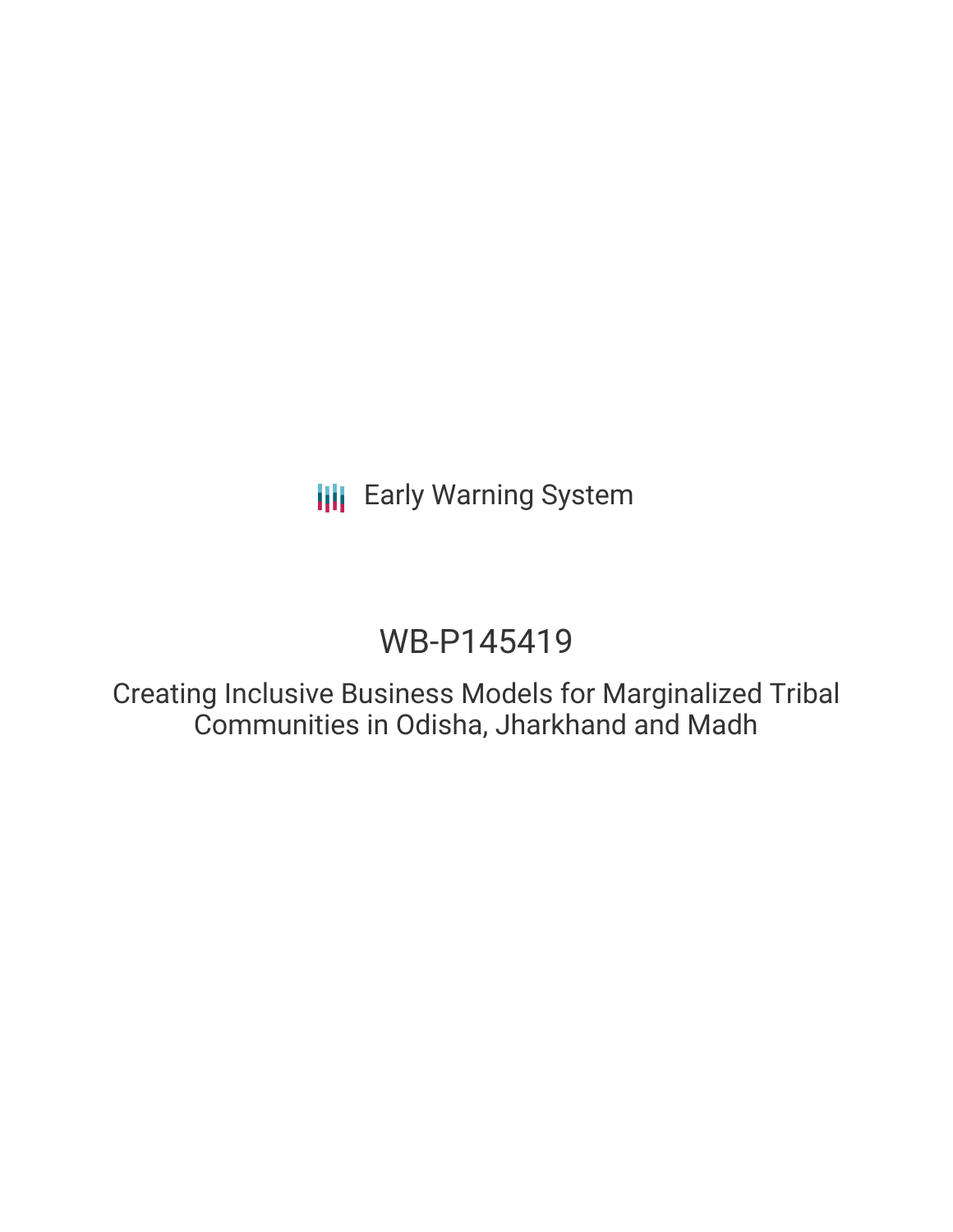

## Early Warning System

Creating Inclusive Business Models for Marginalized Tribal Communities in Odisha, Jharkhand and Madh

#### **Quick Facts**

| <b>Countries</b>              | India                                                                               |
|-------------------------------|-------------------------------------------------------------------------------------|
| <b>Specific Location</b>      | Odisha, Jharkhand, Madhya Pradesh, Andhra Pradesh, Bihar                            |
| <b>Financial Institutions</b> | World Bank (WB)                                                                     |
| <b>Status</b>                 | Active                                                                              |
| <b>Bank Risk Rating</b>       | B                                                                                   |
| <b>Voting Date</b>            | 2014-10-09                                                                          |
| <b>Borrower</b>               | ASIAN HERITAGE FOUNDATION                                                           |
| <b>Sectors</b>                | Education and Health, Industry and Trade, Law and Government, Technical Cooperation |
| <b>Investment Type(s)</b>     | Grant                                                                               |
| <b>Project Cost (USD)</b>     | \$2.86 million                                                                      |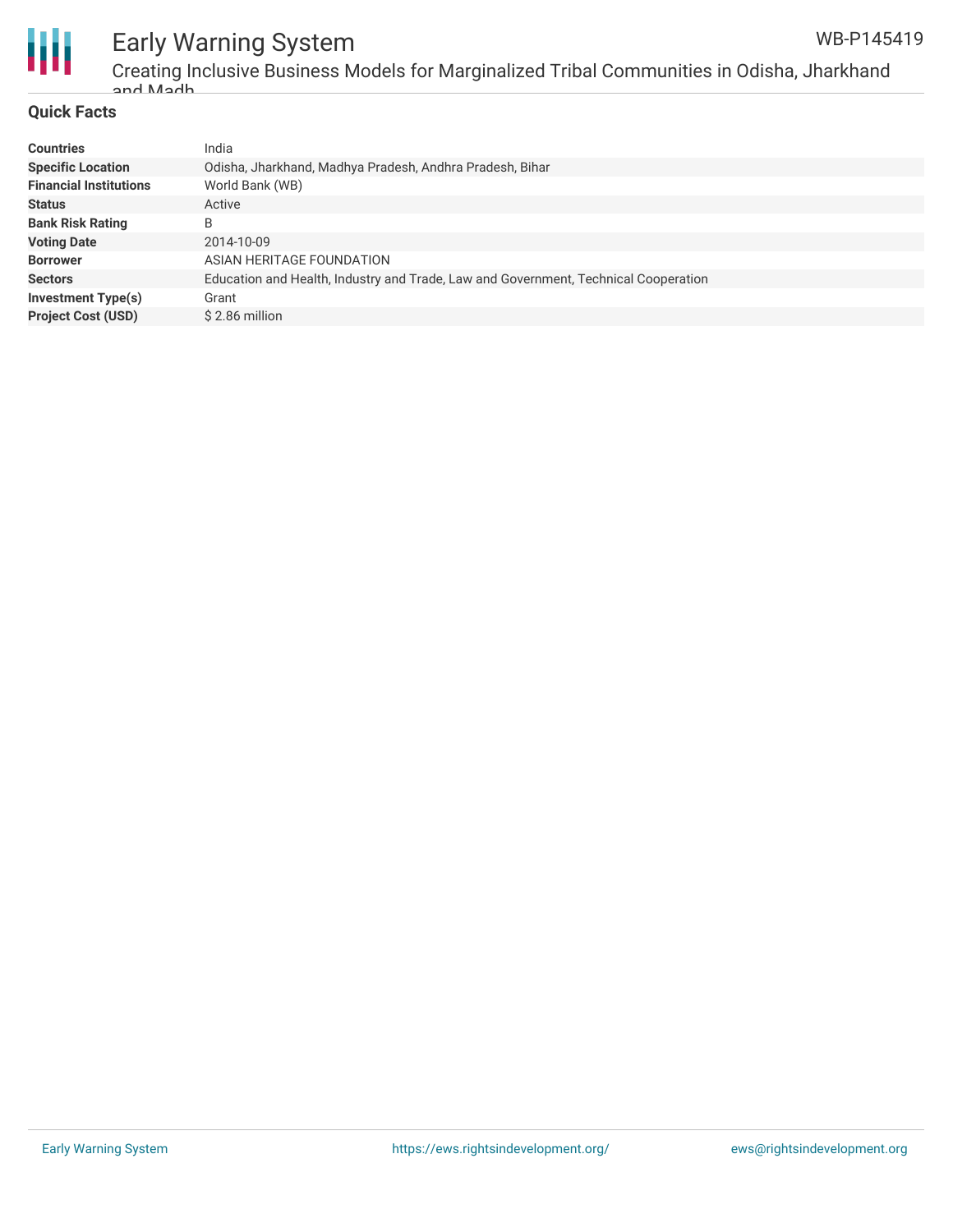

#### **Project Description**

This project funds cooperation with tribal communities in India to help these communities develop community owned enterprises based on their existing traditional knowledge and skill set. Specifically, the project will encourage tribal art residencies, tribal wellness huts, and mobile kiosks in the communities.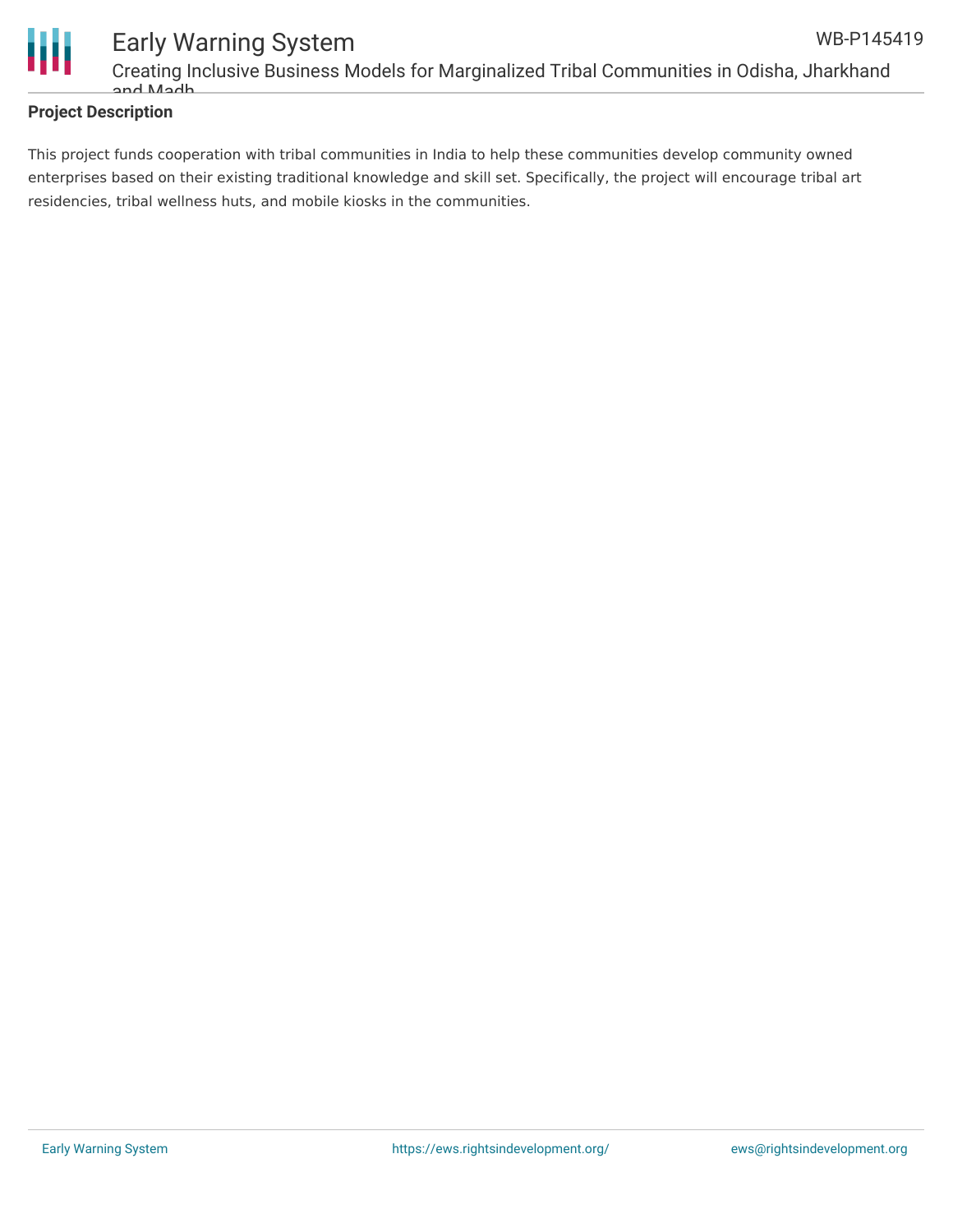

## Early Warning System

#### **Investment Description**

World Bank (WB)

The Japanese Social Development Fund is providing the grant of \$2.86 million.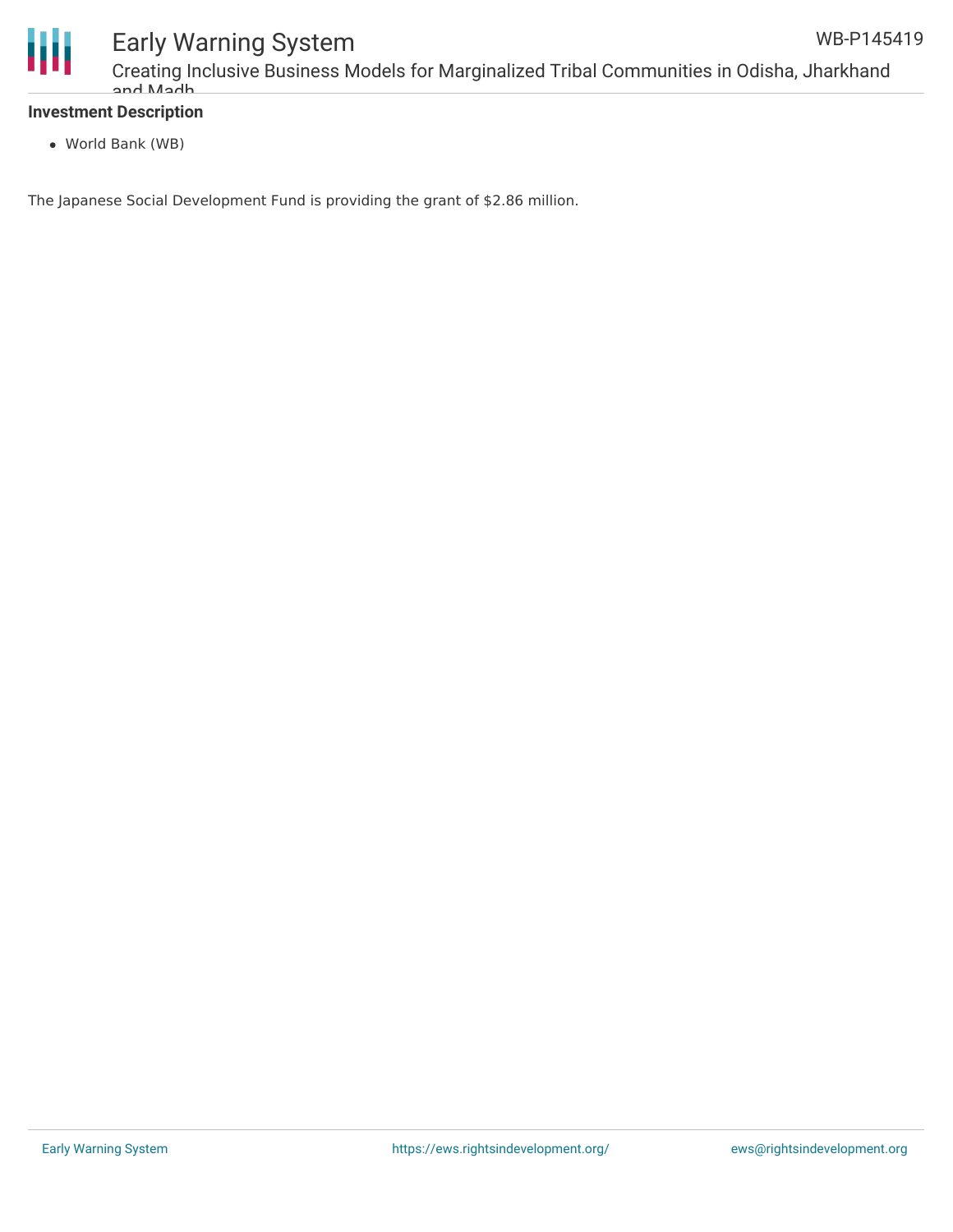

#### **Contact Information**

Contact: Vinayak Narayan Ghatate Title: Senior Rural Development Specialist Tel: 5785+47661 Email: vghatate@worldbank.org Location: New Delhi, India (IBRD)

#### ACCOUNTABILITY MECHANISM OF WORLD BANK

The World Bank Inspection Panel is the independent complaint mechanism and fact-finding body for people who believe they are likely to be, or have been, adversely affected by a World Bank-financed project. If you submit a complaint to the Inspection Panel, they may investigate to assess whether the World Bank is following its own policies and procedures for preventing harm to people or the environment. You can contact the Inspection Panel or submit a complaint by emailing ipanel@worldbank.org. You can learn more about the Inspection Panel and how to file a complaint at: http://ewebapps.worldbank.org/apps/ip/Pages/Home.aspx.